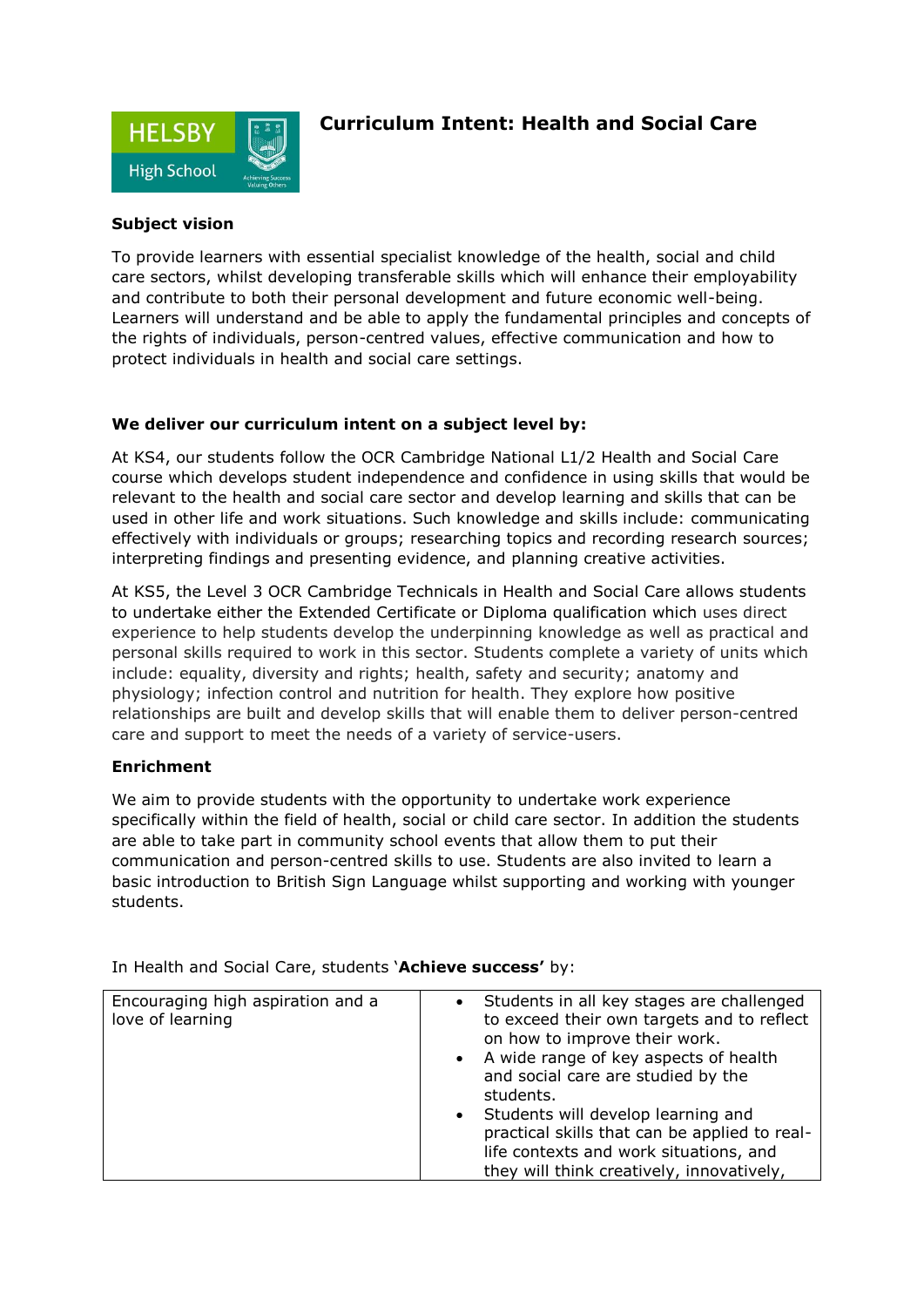|                                                | analytically, logically and critically.                                                                                                                                                                                                                                                                                                                                                                                                                                                                                                                                                                                                                                                                                                                                                                                                                      |
|------------------------------------------------|--------------------------------------------------------------------------------------------------------------------------------------------------------------------------------------------------------------------------------------------------------------------------------------------------------------------------------------------------------------------------------------------------------------------------------------------------------------------------------------------------------------------------------------------------------------------------------------------------------------------------------------------------------------------------------------------------------------------------------------------------------------------------------------------------------------------------------------------------------------|
| Maximising progress and potential              | Learners will develop independence and<br>$\bullet$<br>confidence in using skills that would be<br>relevant to the health and social care<br>sector and more widely.<br>Work is differentiated appropriately to<br>ensure all students can access the<br>curriculum, make maximum progress and<br>fulfil their potential.<br>One-to-one and small group support is                                                                                                                                                                                                                                                                                                                                                                                                                                                                                           |
|                                                | available during break and lunchtimes.                                                                                                                                                                                                                                                                                                                                                                                                                                                                                                                                                                                                                                                                                                                                                                                                                       |
| Providing rewarding learning<br>experiences    | Students will have the opportunity to<br>$\bullet$<br>develop a number of skills that are<br>transferable to different real-life<br>contexts, roles or employment.<br>They will be able to communicating<br>effectively with individuals or groups.<br>Communication is at the heart of health<br>and social care and is taught or applied in<br>all units.<br>They will learn how to research topic<br>areas and recording research sources and<br>using them to interpret findings and<br>present evidence.<br>They will plan for health promotion<br>campaigns involving managing time and<br>identifying aims, purpose, resources,<br>methods.<br>Students will be creating, and presenting<br>information to a group or an individual.<br>Students are taught by highly qualified<br>and experienced teachers.<br>Praise is used regularly to promote a |
|                                                | positive learning environment and<br>experience.                                                                                                                                                                                                                                                                                                                                                                                                                                                                                                                                                                                                                                                                                                                                                                                                             |
| Offering diverse opportunities                 | Students are assessed with a<br>combination of portfolio work and<br>external examination.<br>Students complete two Non-Examined<br>Assessments (NEAs) portfolio pieces of<br>work and they will sit one externally<br>assessed examination unit.<br>Within one of the NEA portfolio units<br>students will be able to plan and deliver a<br>health promotion campaign on a topic of<br>their choosing.                                                                                                                                                                                                                                                                                                                                                                                                                                                      |
| Recognising and celebrating all<br>achievement | Students are encouraged to share their<br>own successes with the group. This<br>includes sometime peer teaching and<br>student demonstrations.<br>Feedback is supportive, encouraging and<br>positive.<br>Generic feedback can be given to all<br>students, including discussing particularly<br>good examples of work.                                                                                                                                                                                                                                                                                                                                                                                                                                                                                                                                      |